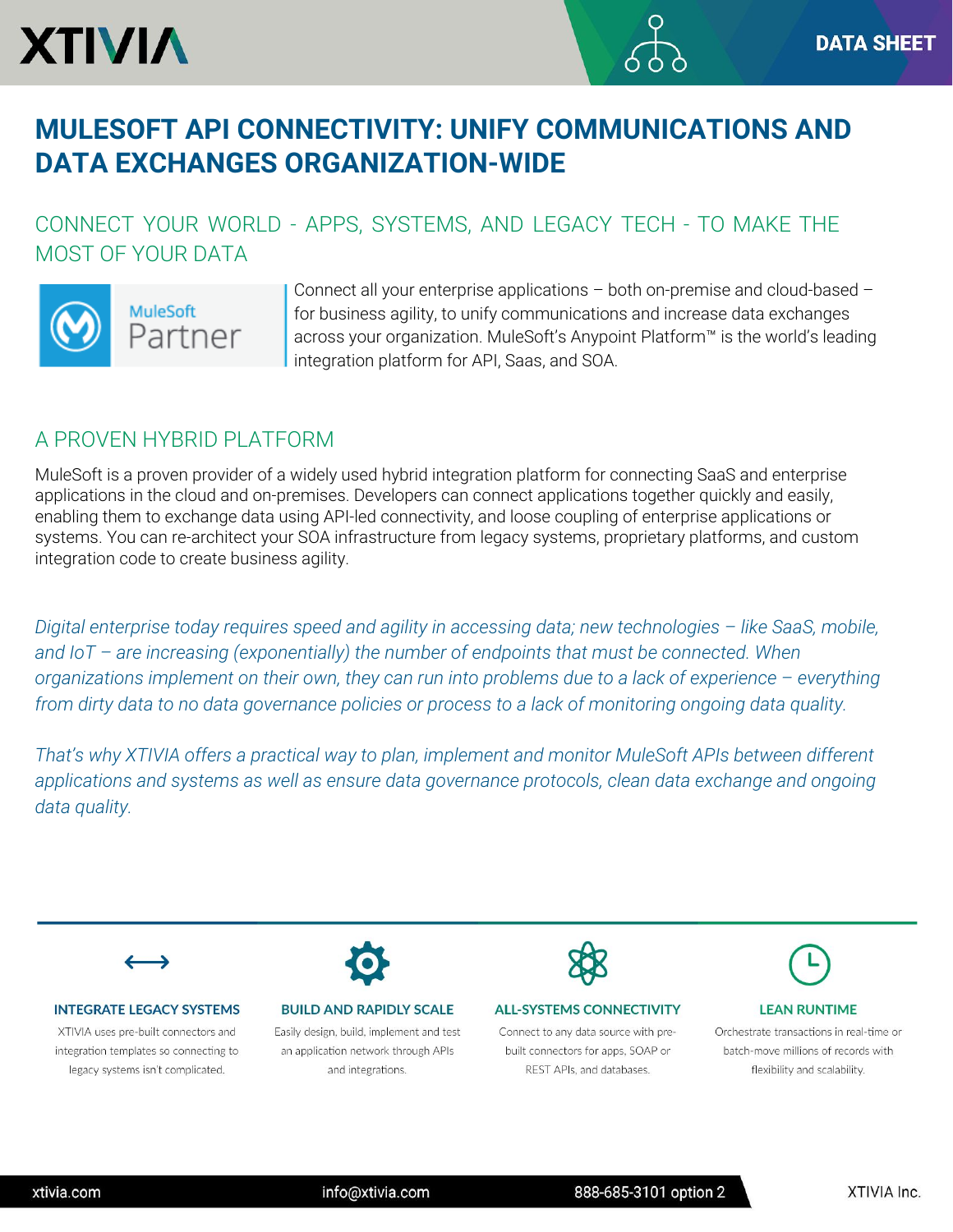



### MULESOFT BENEFITS

- Optimize legacy systems investments.
- Roll out new business features quickly.
- Migrate technology infrastructure to the public or private cloud and prioritize adoption of SaaS applications and other cloud technologies.
- Share IT assets with users inside and outside the business to facilitate collaboration.
- Users can discover best practice resources via self-service, enabling faster on-ramp and project execution.
- Monitor, secure and govern all aspects between mobile, cloud and legacy apps via a single user interface.
- Deliver operational intelligence and real-time business insights with fully customizable dashboards and reports.

# MULESOFT FEATURES

- Meet your full lifecycle API management and enterprise integration needs with the MuleSoft hybrid integration platform. Implement APIs with pre-built integration components.
- Transform data graphically, ensure quality by composing in-line tests, and democratize access with auto-generated portals.
- Write purpose-built, secure applications and APIs once and deploy anywhere.
- Change environments on the fly, scale as needed, and achieve high availability or zero-message loss reliability with a few commands.

# MULESOFT TECHNOLOGY

Mule ESB, CloudHub iPaaS, API Manager and over 120 SaaS and on-premises connectors are the building blocks of the only unified connectivity platform for integration that allows companies to deploy their integrations in a hybrid environment, connecting to both SaaS applications and on-premises systems seamlessly.

Mule, the runtime engine of Anypoint Platform, is a lightweight Java-based enterprise service bus (ESB) and integration platform that allows developers to connect applications together quickly and easily, enabling them to exchange data. It allows you to eliminate the need for custom point-to-point integration code.

# OPTIMIZE YOUR TECHNOLOGY

MuleSoft provides the technology transformation software for customers who would like to make the most of legacy data and roll out new business features in a short span of time. Accordingly, the organization either has to depend on (or upgrade) existing IT systems, or, implement a new application which has to integrate with existing systems.

In connecting data exchanges within applications and systems, it is vital to ensure that the transferred data is clean prior to moving it due to the risk of potential corruption. Further, having a strategic framework in place in terms of data governance and maintenance is important, especially for enterprises with a global footprint because diverse organizations must have a